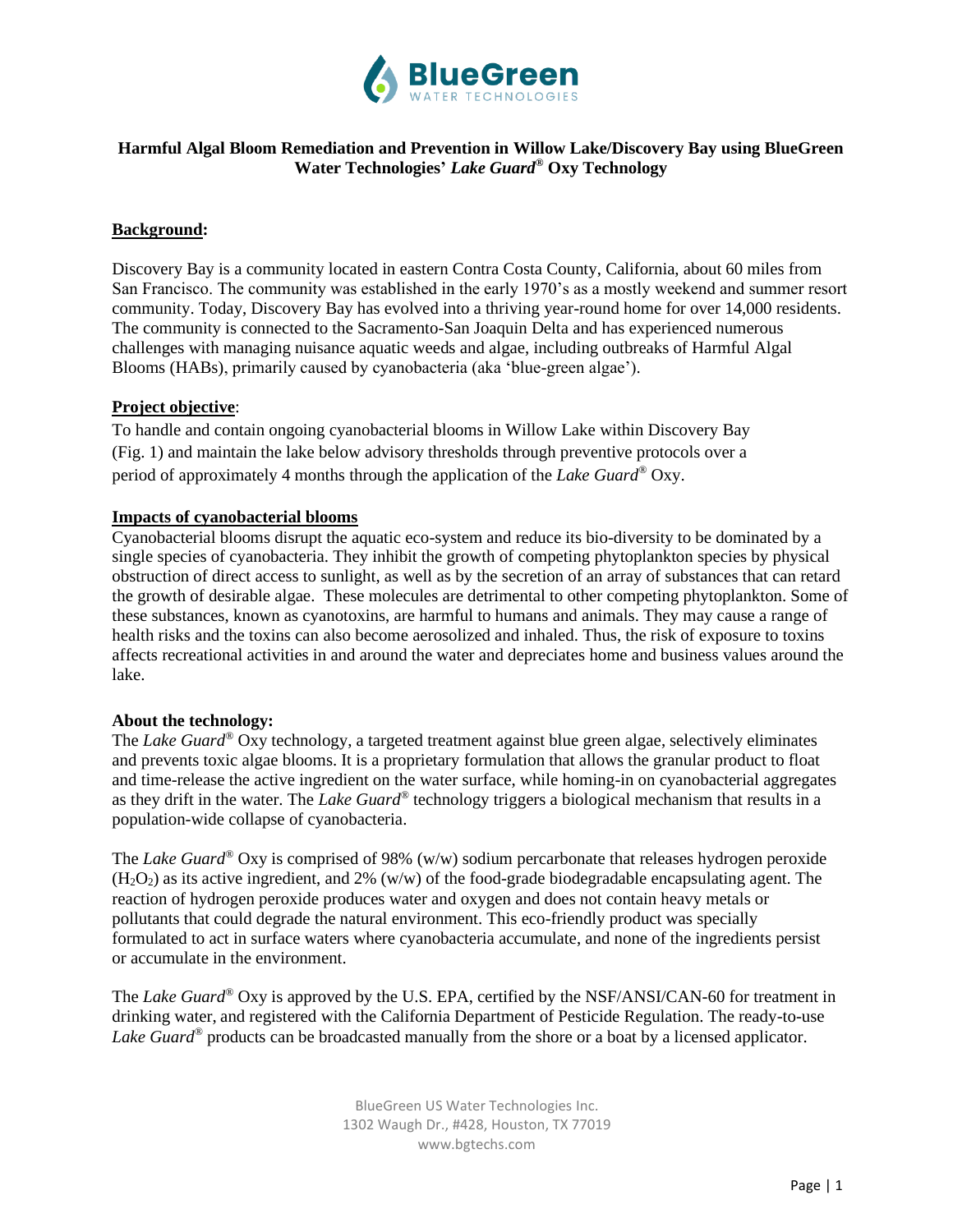

*BlueGreen's* approach is to use the *Lake Guard®* Oxy preventatively, during the early stages of an evolving cyanobacterial outbreak, therefore prescribing even lower doses of the active ingredient. Such early treatment should eliminate cyanobacteria blooms and the inevitable build-up of cyanotoxins during bloom episodes while preserving the beneficial uses of the waterbody. Using low doses also present a more cost-effective approach for combating blooms.

## Figures:



**Fig. 1**. Willow lake, outlined in white, is approximately 90 surface acres.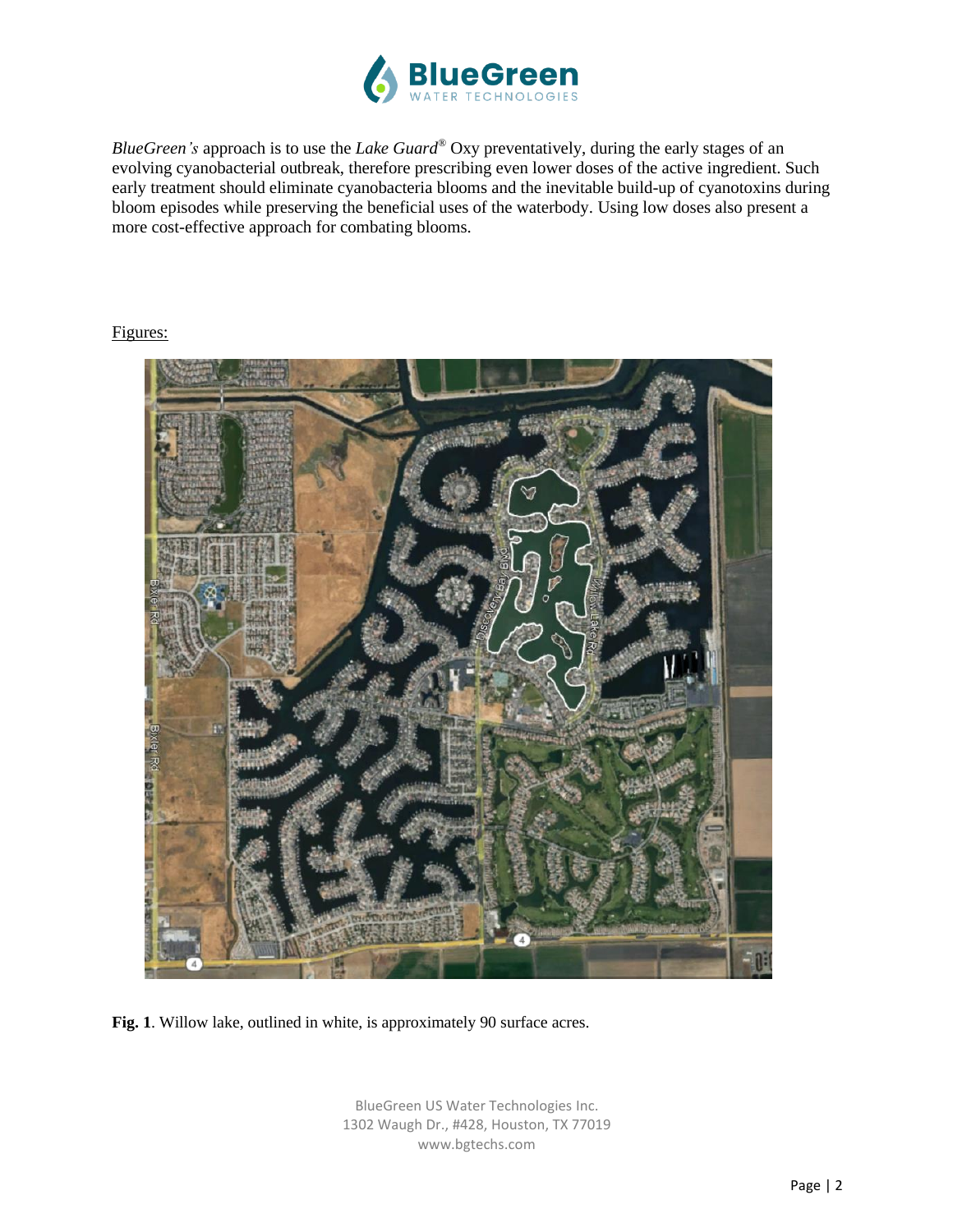

## **Frequently Asked Questions:**

### *What are Algal Blooms and why do we need to treat them?*

The term "Algal Blooms" describes a population explosion of phytoplankton in waterbodies. 'Algae' is, in fact, a generic and an inaccurate term associated with a diverse group of photosynthetic microorganisms, including 'desirable' species and also less desirable unicellular bacteria, better termed as *'Cyanobacteria'*.

Negative consequences of an "algal bloom" (i.e. a Harmful Algal Bloom) can occur when billions of cyanobacterial cells clump together to float on the water surface and eventually cover the entire water surface with a greenish, slimy film. This phenomenon results in strong odors, biodiversity loss, significant reduction in beneficial algal species in the water body, and occasionally the production of toxic compounds by the cyanobacteria. Extreme cases of algal blooms result in a 'dead aquatic zone' when the water becomes too dark and too toxic to the point it is almost uninhabitable to any other organism.

### *What are the chances we will experience an algal bloom this year?*

Willow Lake and the surrounding areas had been suffering from algal bloom episodes for several years. Even with no visible scum, the cyanobacteria are still present at dangerous levels that may adversely impact the health of humans and animals. Without proper treatment, cyanobacteria will continue multiplying uninterrupted, increasing the frequency and severity of bloom episodes. This trend of increasing cyanobacterial levels is expected to continue with drought and the warming water temperature. *BlueGreen* aims to control cyanobacterial levels, rejuvenate healthy conditions, and prevent algal blooms from happening altogether throughout the duration of this project.

#### *Why do we need to treat blooms to begin with?*

Toxic cyanobacterial infections, if not treated properly, will continue to have devastating, often irreversible, effects on the surrounding environment. Cyanobacteria pose serious health risks to humans and animals. In that respect, risks to human health are not limited to contact with or consumption of contaminated waters, but extends to nearby communities, due to the airborne nature of the cyanotoxins [\(Dominic et al., 2018;](https://www.sciencedirect.com/science/article/pii/S0048969718327189) [Schaefer et al., 2000\)](https://pubmed.ncbi.nlm.nih.gov/32113588/).

Harmful algal blooms are expected to increase in frequency and in severity from year to year, consistent with worldwide trends thus far [\(Ho et al., 2019\)](https://www.nature.com/articles/s41586-019-1648-7). These blooms have, in turn, a devastating impact on the local economy: undesirable and unhealthy living conditions, diminished recreational activities, and the devaluation of properties around the lake. The latter point was emphasized in a study about the effects of harmful algal blooms on the local economy around a small lake in Ohio. The study estimated [an average of](https://radio.wosu.org/post/algae-blooms-cost-buckeye-lake-homeowners-more-100-million#stream/0)  [\\$100 Million](https://radio.wosu.org/post/algae-blooms-cost-buckeye-lake-homeowners-more-100-million#stream/0) in property value depreciation over a 6-year period [\(Wolf et al., 2017;](https://www.sciencedirect.com/science/article/pii/S0301479717304905?via%3Dihub) [Wolf & Klaiber, 2017\)](https://www.sciencedirect.com/science/article/abs/pii/S0921800916305031?via%3Dihub).

## *Is the treatment safe to people and pets?*

Yes, the treatment is safe to people and pets as well as local wildlife including ducks, fish, turtles, etc. Due to the unique formulation of the *Lake Guard®* products, all its ingredients will dissolve completely within a few hours of application. This eco-friendly product does not persist or accumulate in the environment, and the active ingredient decomposes quickly to water and oxygen.

The main concern for people and pets is the existence of cyanobacteria and cyanotoxins in the water, which present a major health risk to humans and animals. During bloom episodes, news stories about pets dying or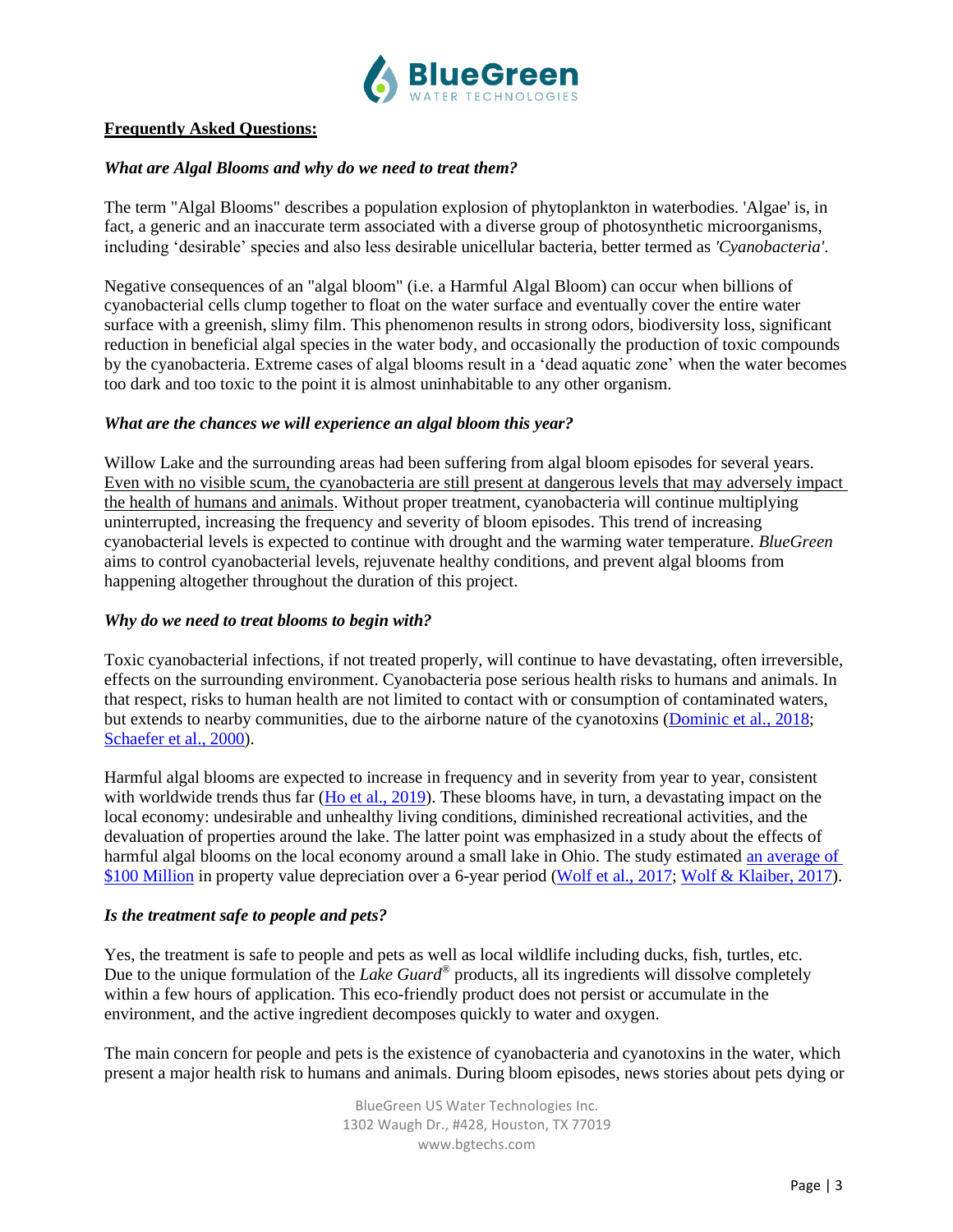

getting sick after a close contact with cyanobacteria-infested waters are a daily matter. Our main goal is to eliminate this health threat altogether, turning the water safe for all.

## *Is the treatment safe to the environment?*

Yes, the treatment is safe to the environment.

The *Lake Guard®* Oxy selectively targets cyanobacteria, not beneficial green algae that are, by far, less sensitive to the active ingredient. The floating characteristic of the *Lake Guard®* products ensures that it will not be wasted away in the sediment or in areas with low cyanobacterial content. The product 'mimics' the cyanobacterial movement in the lake, that is dictated by the same natural forces in the water – making the *Lake Guard®* application a targeted treatment. As a result, the dose rates of the *Lake Guard®* products are extremely low. Moreover, the time-release mechanism, allows only a fraction of the total dose of hydrogen peroxide  $(H_2O_2)$  in the product to be released into the water over a few hours, thereby limiting the effective concentration of the  $H_2O_2$ , at any given moment, to extremely low levels.

For reference, the levels of hydrogen peroxide concentration in Willow Lake during the treatment application will be a tiny fraction of the concentration in a standard mouth wash. The  $H_2O_2$  molecules that are released into the water surface interact immediately with the abundant organic material in the lake and decompose into water and oxygen. This subtle, prolonged oxidative stress is designed to induce a programmed cell death (PCD) signal within the cyanobacterial population, that results in its collapse. The *Lake Guard®* Oxy is certified by the NSF/ANSI/CAN-60 for treatment in drinking water. The standard allows for the use of as much as 33 parts per million in drinking water. The actual concentrations planned for Willow Lake during any treatment is far below 1 part per million.

## *Do recreational activities in the lake have to be suspended during the treatment application process?*

No need to suspend recreational activities during treatments as there are no restrictions on recreational use of the waterbody before or during a treatment. However, due to the potentially high concentrations of cyanobacteria and cyanotoxins in the water, swimming or any water contact is not encouraged prior to the initial treatment. The *Lake Guard*<sup>®</sup> treatment aims at reducing the cyanobacteria and the cyanotoxins to below warning advisory levels. Only then will the water be safe for all recreational activities.

## *How long will the treatment application process take?*

The initial interventional treatment application for a lake the size of Willow Lake (~90 acres), takes an hour or so to complete. The *Lake Guard®* Oxy will be broadcasted from a moving boat in predetermined, limited, areas. Once the initial treatment is complete with satisfactory results, follow-up treatments will be much more limited to specific areas, with lower doses. Such treatments will take less than an hour to complete.

## *When will the treatment results be apparent?*

Treatment results will be apparent within 24-72 hours. The lake's condition will continue to improve over time after treatment, and with subsequent low doses. The main goal of the treatment is to keep cyanotoxin levels in the lake below warning advisories for the State of California.

Aquatic EcoTechnologies, LLC along with *BlueGreen* will monitor the condition in the lake and in Discovery Bay proper (the latter for comparative purposes) throughout the summer, for cyanobacteria, cyanotoxins and a variety of environmental parameters.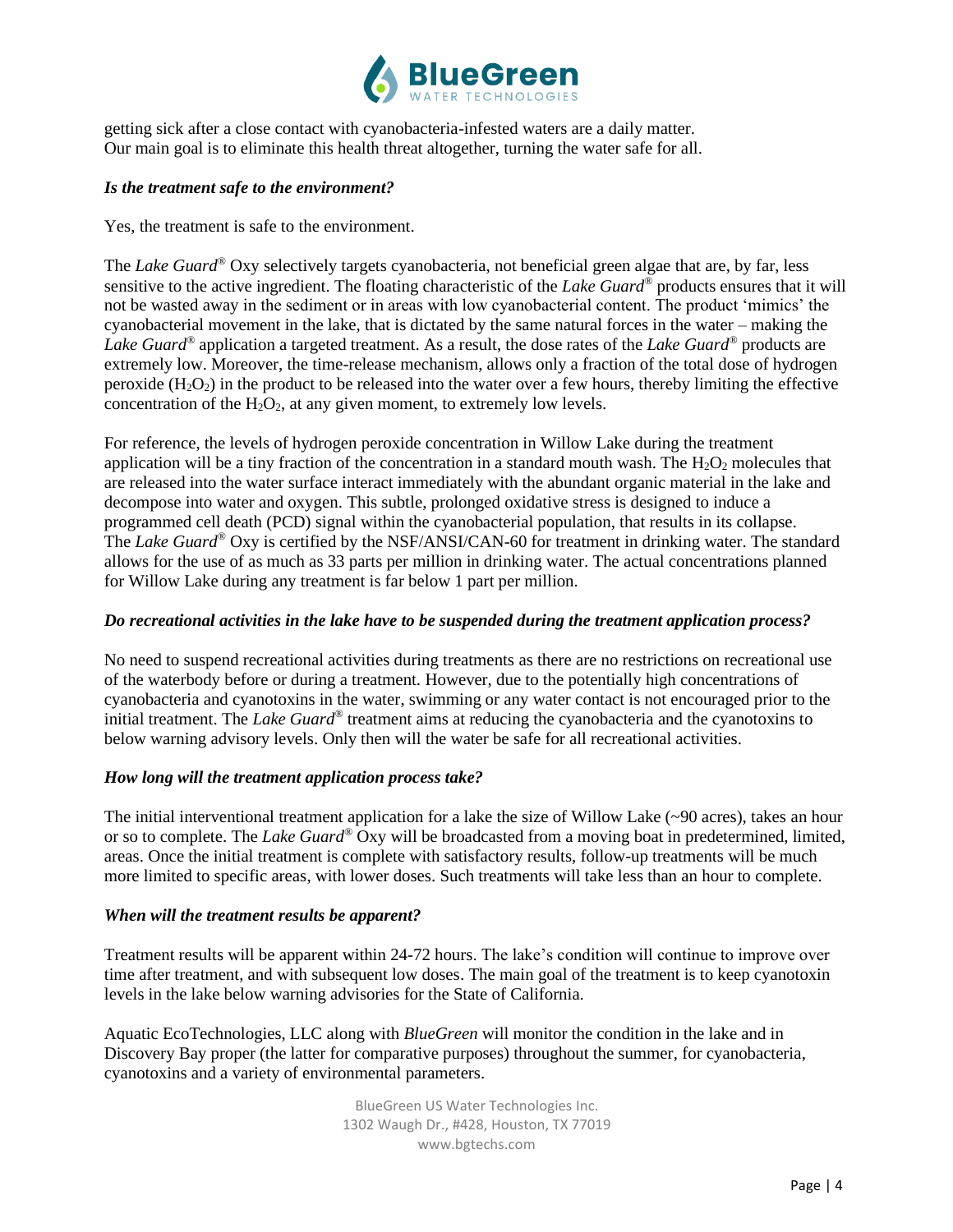

## *How long does a single treatment last?*

Treatment results will last for a few weeks. The treatment longevity depends on multiple factors, e.g. the source of the lake's water, geological factors, nearby vegetation, source of contamination, if any, initial diversity of fauna and flora, history of treatments (e.g. herbicides), and more. Our main goal is to establish the appropriate dosing and treatment schedule for controlling blooms in Discovery Bay thereby rehabilitating the aquatic ecosystem by eliminating the toxic cyanobacteria and rejuvenating the biodiversity of beneficial green algae that will serve as the lake's 'immune system' against cyanobacterial resurgence. A thriving green algae population ties-up important nutrients (e.g. Phosphorus and Nitrogen) away from cyanobacteria and prevents them from reestablishing themselves in high numbers in the water.

This delicate balance can be disturbed by a number of factors, e.g. a source of contamination, or water flowing into Willow Lake from outside sources. Our main focus will be to track any evolving cyanobacterial outbreaks and respond to them immediately, in order to maintain a healthy, biodiverse environment.

### *Will my over-the-counter hydrogen peroxide keep the algae away from my house?*

While products such as hydrogen peroxide can be purchased over-the-counter, the use of these products for the treatment of algae is not encouraged/recommended as the products are not designed to effectively treat algae. Furthermore, the additions of any product may interfere with this study and will unlikely provide any visible or long-term benefit. Therefore, it is best to allow licensed and trained professionals to handle the dosing and treatment.

## **Official Press Releases, News and YouTube videos:**

[Lake Guard treatment in the Caloosahatchee River-](https://bgtechs-my.sharepoint.com/personal/eyal_bgtechs_com/_layouts/15/onedrive.aspx?id=%2Fpersonal%2Feyal%5Fbgtechs%5Fcom%2FDocuments%2FBlueGreen%20Shared%20Media%2FUSA%2FCaloosahatchee%20River%20%28C%2D43%29%2F2105258%20NBC%20Caloosahatchee%20River%2Emp4&parent=%2Fpersonal%2Feyal%5Fbgtechs%5Fcom%2FDocuments%2FBlueGreen%20Shared%20Media%2FUSA%2FCaloosahatchee%20River%20%28C%2D43%29&ct=1648602758009&or=OWA%2DNT&cid=0192eb2f%2Dccbf%2D9653%2D1974%2D939232c2c9a3&ga=1) NBC2 news

Florida has found a way to mitigate harmful BlueGreen Algae [https://www.youtube.com/watch?v=9OF\\_SrBh2rs](https://www.youtube.com/watch?v=9OF_SrBh2rs)

[Chippewa Lake, Ohio, Celebrates The First Summer in Years Free Of Toxic Cyanobacteria Following A](https://www.prnewswire.com/news-releases/chippewa-lake-ohio-celebrates-the-first-summer-in-years-free-of-toxic-cyanobacteria-following-a-groundbreaking-treatment-300923271.html)  [Groundbreaking Treatment](https://www.prnewswire.com/news-releases/chippewa-lake-ohio-celebrates-the-first-summer-in-years-free-of-toxic-cyanobacteria-following-a-groundbreaking-treatment-300923271.html)

Roodeplaat Dam treatment, 1,100 acres, South Africa (*video*) <https://www.youtube.com/watch?reload=9&v=eT5DoDQS2CM>

Aerial application, Setumo Dam, 1,000 acres, South Africa (video) <https://www.youtube.com/watch?v=RxFiBSXRkcA>

Chippewa Lake, Ohio, testimonial from residents (*video*) <https://www.youtube.com/watch?v=YW5QTecDPRA>

St Johns River Water Management District press release, Lake Minneola, June 8, 2021 [https://www.sjrwmd.com/2021/06/district-to-share-innovative-algal-bloom-treatment-contract-with-fellow](https://www.sjrwmd.com/2021/06/district-to-share-innovative-algal-bloom-treatment-contract-with-fellow-water-managers-fdep/)[water-managers-fdep/](https://www.sjrwmd.com/2021/06/district-to-share-innovative-algal-bloom-treatment-contract-with-fellow-water-managers-fdep/)